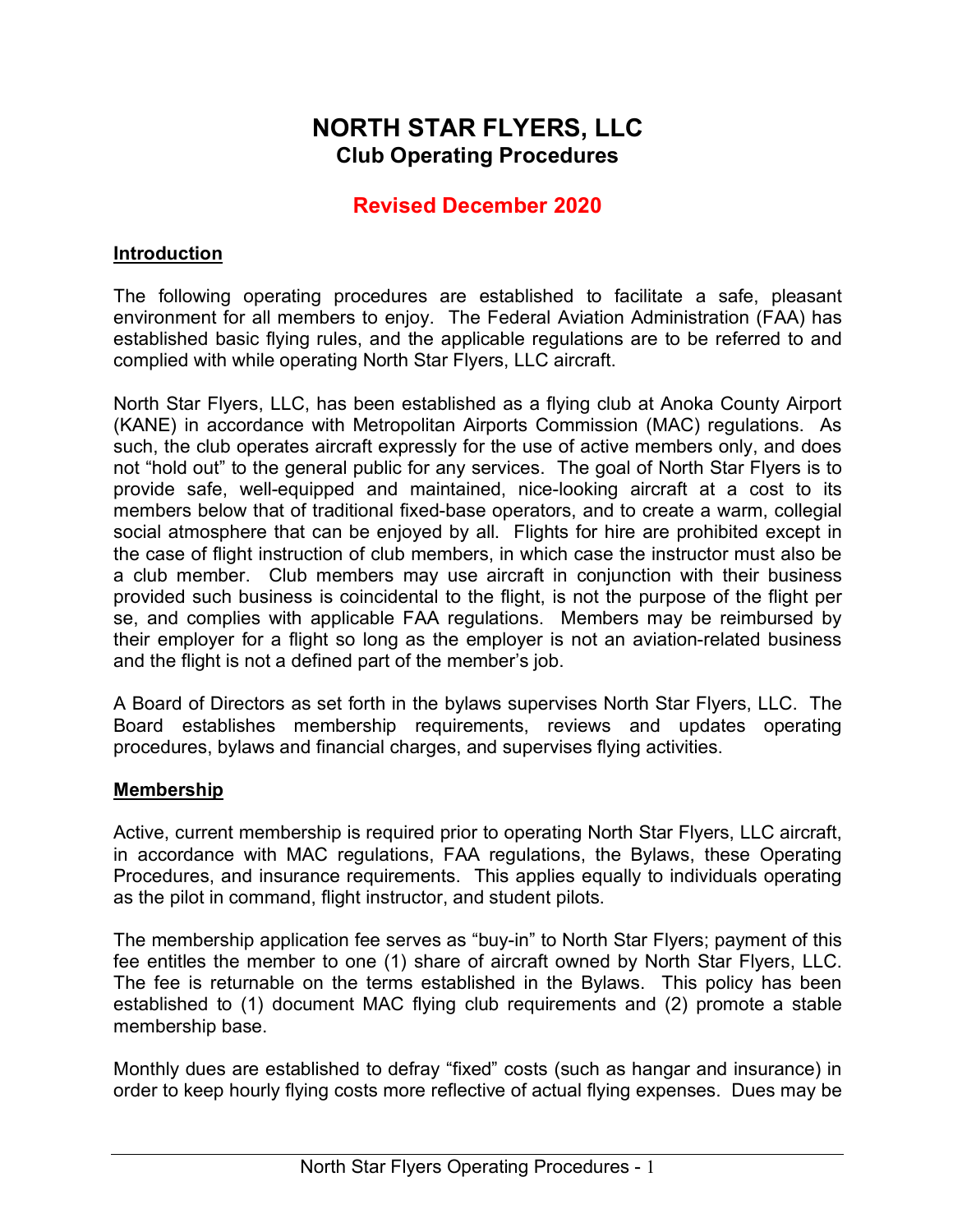paid in any denomination (annually, quarterly or monthly) that is convenient to the member. Current dues payments maintain the member's ability to schedule and utilize aircraft; the schedule will be "frozen" for any member over 90 days past due on dues payments.

Current charges are as follows: (effective January 2021)

| Buy-in       | \$600 |
|--------------|-------|
| Monthly dues | \$55  |

The amounts charged for membership, dues and hourly costs will be reviewed by the Board of Directors of the club at periodic intervals and adjusted down or up as deemed appropriate.

Club instructors are not employees of North Star Flyers, LLC, and independently set rates and charge students for their services.

#### **Pilot Status and Currency Requirements**

An individual will be considered an active member who meets the following conditions at the time of takeoff:

- 1. Membership application is complete and on file as approved
- 2. Membership buy-in has been paid and dues are current

Aircraft checkout for a member follows receipt of application, membership fee, and required documents as listed on the application form, and the member is accepted for admission. Checkout begins with completion of a written test designed to comprehensively review the Pilot's Operating Handbook and systems on the aircraft. This test is to be completed prior to the checkout flight. During the checkout the club instructor will review all areas indicated on the checkout form and, when satisfactorily completed, access to the hangar and scheduling privileges will be provided.

A club member is considered current and eligible for flying club aircraft as pilot in command (PIC) or flight instructor (CFI) if the following requirements have been met:

- 1. Initial aircraft checkout has been completed satisfactorily.
- 2. A flight with a club instructor in a club aircraft has been satisfactorily accomplished in the preceding calendar year.
- 3. A flight in the specific aircraft has been performed in the prior 6 calendar months (3 calendar months if the aircraft has retractable or conventional landing gear).
- 4. FAA currency requirements apply to any flight carrying passengers.
- 5. If flight under instrument flight rules (IFR) will occur, the IFR currency requirements of CFR 91 apply.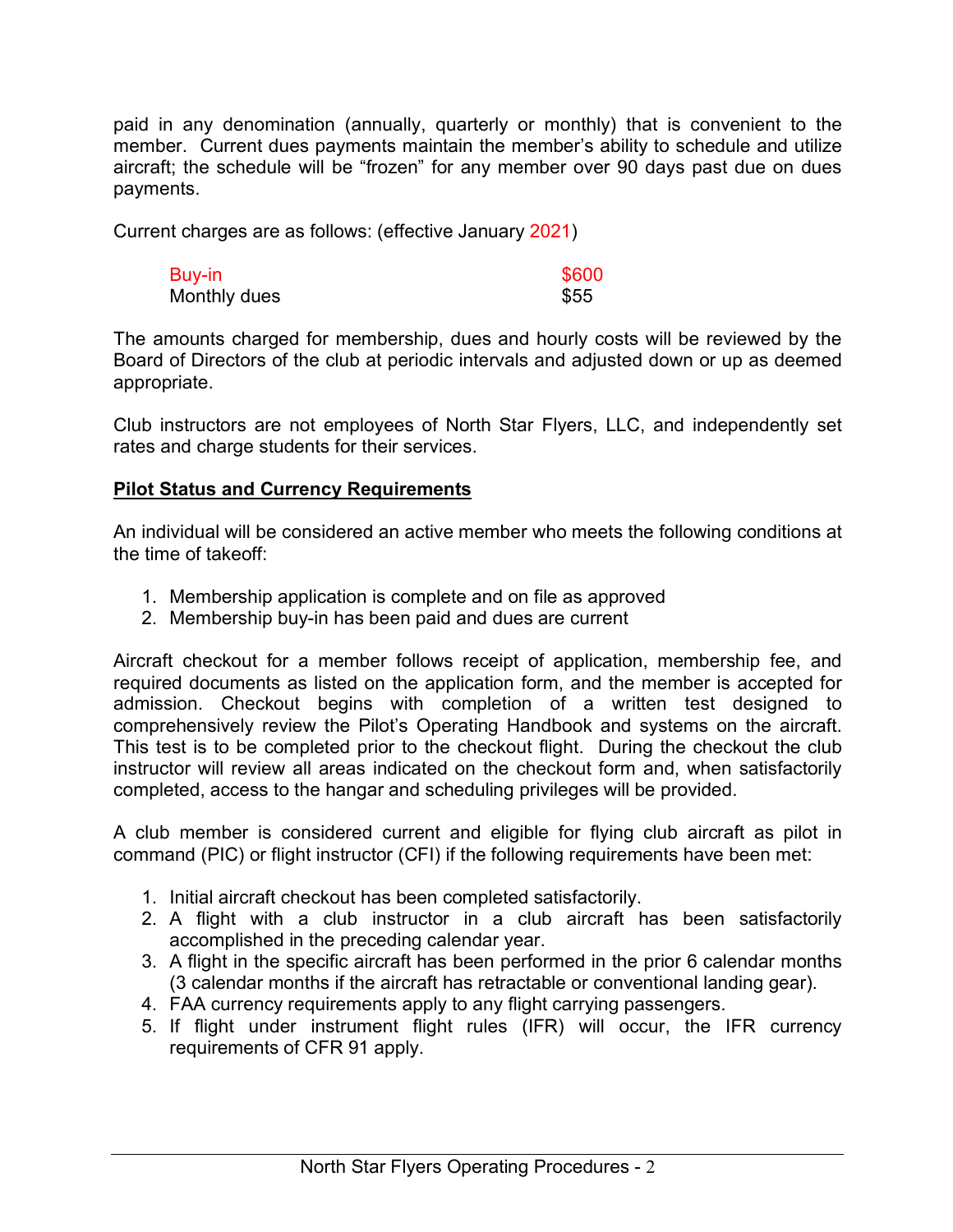A checkride for a certificate or rating in a club aircraft also satisfies the annual flight requirement.

An out-of-currency condition may be remedied by a flight with a club instructor.

An IPC may be completed at another training site and need not be conducted in club aircraft or with club instructors. The following are acceptable options:

- 1. Proficiency course in a simulator or approved flight training device (FTD)
- 2. Successful completion of a checkride for a certificate or rating requiring instrument proficiency (i.e., instrument rating, CFII or ATP certificate)
- 3. Successful completion of recurrency or upgrade training for scheduled or ondemand air carriers
- 4. Successful completion of a type rating course (except when VFR-limited)
- 5. Any other form of IPC, provided training is conducted by a qualified instructor and a logbook endorsement attesting to the completion of training is given

Failure to adhere to currency requirements may void insurance coverage and cause the pilot in command to be responsible for all damages in the case of an incident or accident.

### **Meetings**

Annual meetings will be held in accordance with MAC flying club policies and will generally be scheduled in the spring. Meetings will have several purposes including:

- 1. The opportunity to socialize with other members and their families
- 2. A forum to discuss significant issues pertaining to club policies and procedures
- 3. An opportunity to highlight significant achievements by members
- 4. An educational opportunity, with talks given by club members and outside parties
- 5. For the purposes established in the Bylaws.

### **Scheduling**

All aircraft scheduling is accomplished through www.aircraftclubs.com, an Internetbased scheduling service. Access to the reservation system will be provided following successful aircraft checkout, and will be maintained by compliance with the requirements of the Bylaws and Operating Procedures.

Aircraft scheduling is on a first-come, first-served basis with the exception of checkrides with FAA or designated pilot examiners, which have priority over local flights (but not previously scheduled cross-country trips). In this situation, the pilot scheduled for the checkride must resolve the schedule conflict with the previously scheduled pilot.

Aircraft may be scheduled for overnight and multi-day trips. A minimum flight time charge per day will be assessed as follows: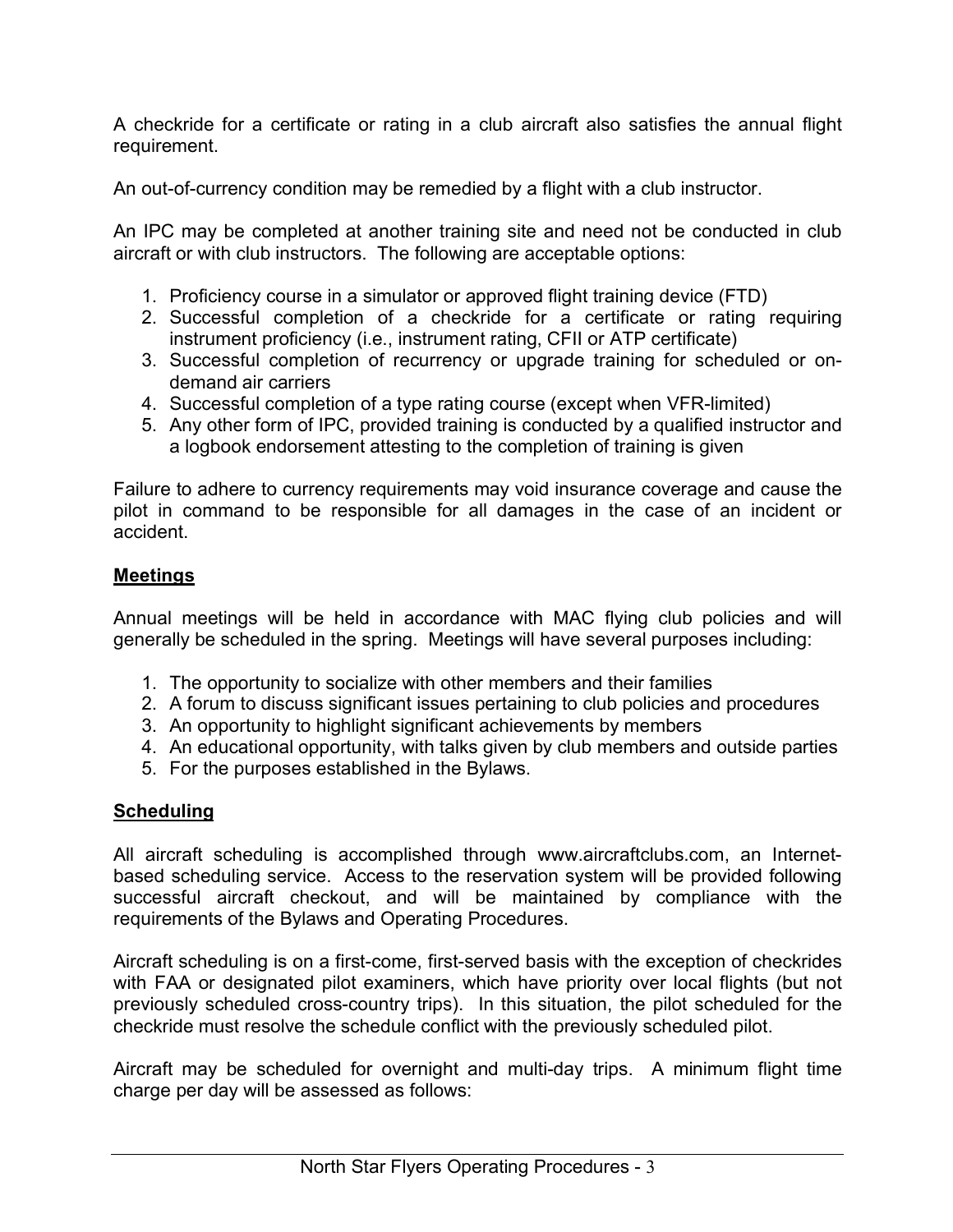Monday-Friday (except holidays): 1 hour per day Saturday, Sunday and holidays: 2 hours per day

Cancellations must be made on the schedule no later than 6 p.m. on the evening prior to a scheduled flight so that others may have the opportunity to schedule a flight. If this policy is violated, the club reserves the right to charge the designated pilot one-half of the reserved time. This does not apply to weather issues, sudden illness, or personal emergencies.

Pilots wishing, for weight and balance reasons, to have less than a full load of fuel for their flight, should contact the pilot of the preceding flight to make their wishes known. Such requests should also be noted in the Comments section of the schedule reservation.

The Board of Directors will resolve scheduling disputes, review scheduling practices by the membership, and ensure fair scheduling practices among all members. Limits to scheduling may be enacted and altered by the Board as necessary to achieve this objective.

#### **Aircraft Operation**

A logbook kept in each aircraft contains pages for entering Hobbs start and stop times, oil consumption, refueling status, VOR accuracy checks, and GPS database card replacements (if applicable). A list of contact numbers for Board of Directors members will be provided for emergencies and aircraft maintenance issues. Each pilot will, at the end of the flight, record all pertinent items.

A status board indicating inspection status, engine oil change due times, squawks, any scheduling notes (i.e., refueling requests from pilots scheduled for future flights), crosscountry fuel reimbursement rate, and other pertinent information will be posted online. Aircraft squawks will be maintained on www.aircraftclubs.com. The PIC should consult the status board and squawk list prior to flight, checking for discrepancies that may affect the planned flight and comparing flight times in the logbook to required inspections to ensure no required checks will be overflown. (Oil change times may be overflown; annual and airworthiness directive inspections will be scheduled in advance.)

Club aircraft will preferentially be refueled at the hangar by Lynx FBO personnel. Fueling at the self-serve pump should be done only in exceptional circumstances in order to reduce starter wear. An account at Lynx has been established for this purpose. On cross-country flights, fuel may be purchased at any Fixed Base Operation (FBO). Fuel purchased at airports other than Anoka will be reimbursed for the actual cost of fuel, up to the rate posted on the chit form (the Lynx delivered-fuel rate for the club account); this rate will be updated periodically. Use of www.airnav.com or similar resource is strongly recommended during the cross-country planning process to find economical refueling stops.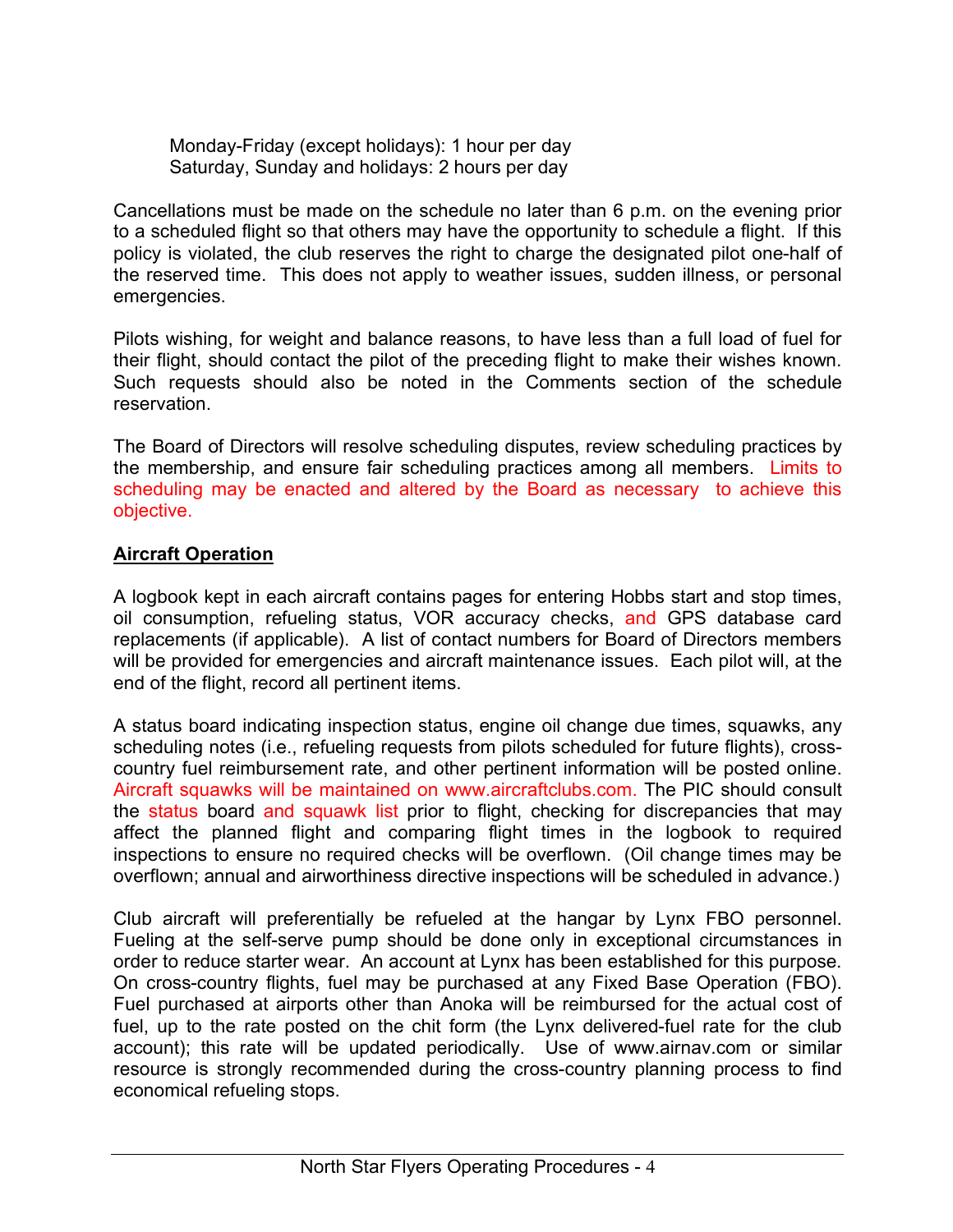Prior to flight the pilot in command must check the fuel level in the airplane's tanks, using commonly accepted methods for this purpose, and fuel the airplane according to the requirements of the planned flight. FAA-designated minimum fuel reserve the requirements of the planned flight. requirements apply. In order to minimize the number of trips to the hangar by Lynx Flight personnel and the cost of fuel, do not call Lynx for fuel if only small amounts of fuel can be added to aircraft fuel tanks. For example, if N839KT has 45 gallons aboard and the pilot plans to fly for approximately one hour, do not fuel prior to the flight. At each refueling the tanks should be topped off, except in the case of a reduced fuel load required for weight and balance or operational purposes. Following flight, do not refuel the aircraft unless it is known the next scheduled flight is a cross-country flight requiring full tanks. In any event, it is the responsibility of the pilot in command to ensure proper refueling has been accomplished prior to their flight.

Oil will be provided in the hangar for replenishment between flights originating from Anoka. Oil will be kept in the aircraft as well for cross-country purposes. In the event oil is not available, any similar aviation-grade synthetic oil may be used. The club will make reimbursement for any oil purchased by members. Each quart of oil added to club aircraft must be carefully documented in the aircraft book for tracking engine health and expense purposes.

Weather minimums and fuel reserve requirements for flight follow 14 CFR 91 standards. Club instructors must state limitations for ceiling, visibility and crosswind component in their students' solo endorsements prior to the student flying solo.

For operating North Star Flyers aircraft, surface temperature must be at or above  $0^{\circ}$ F (- $18^{\circ}$ C). Touch and go landings will not be performed below a surface temperature of  $15^{\circ}$ F (-10 $^{\circ}$ C).

For VFR flights outside a 50-nautical-mile radius from Anoka Airport, at least one of the following is required in order to facilitate search and rescue operations if the airplane becomes overdue:

- 1. VFR flight plan filed and activated.
- 2. VFR flight following from appropriate ATC facilities.
- 3. notation made in the "comments" section of the online scheduler.
- 4. family member, friend or club member notified of the destination.

If the airplane will remain overnight (or longer) at an airport other than Anoka, a notation in the "comments" section of the online scheduler must be made.

Prior to starting the aircraft's engine, bring the airplane entirely out of the hangar and close and lock the hangar door to prevent damage and theft.

The Pilot in Command (PIC) will occupy the left front seat of the airplane (or equivalent pilot seat in tandem-seat airplanes, i.e., front seat of Citabria). Passengers will not ride